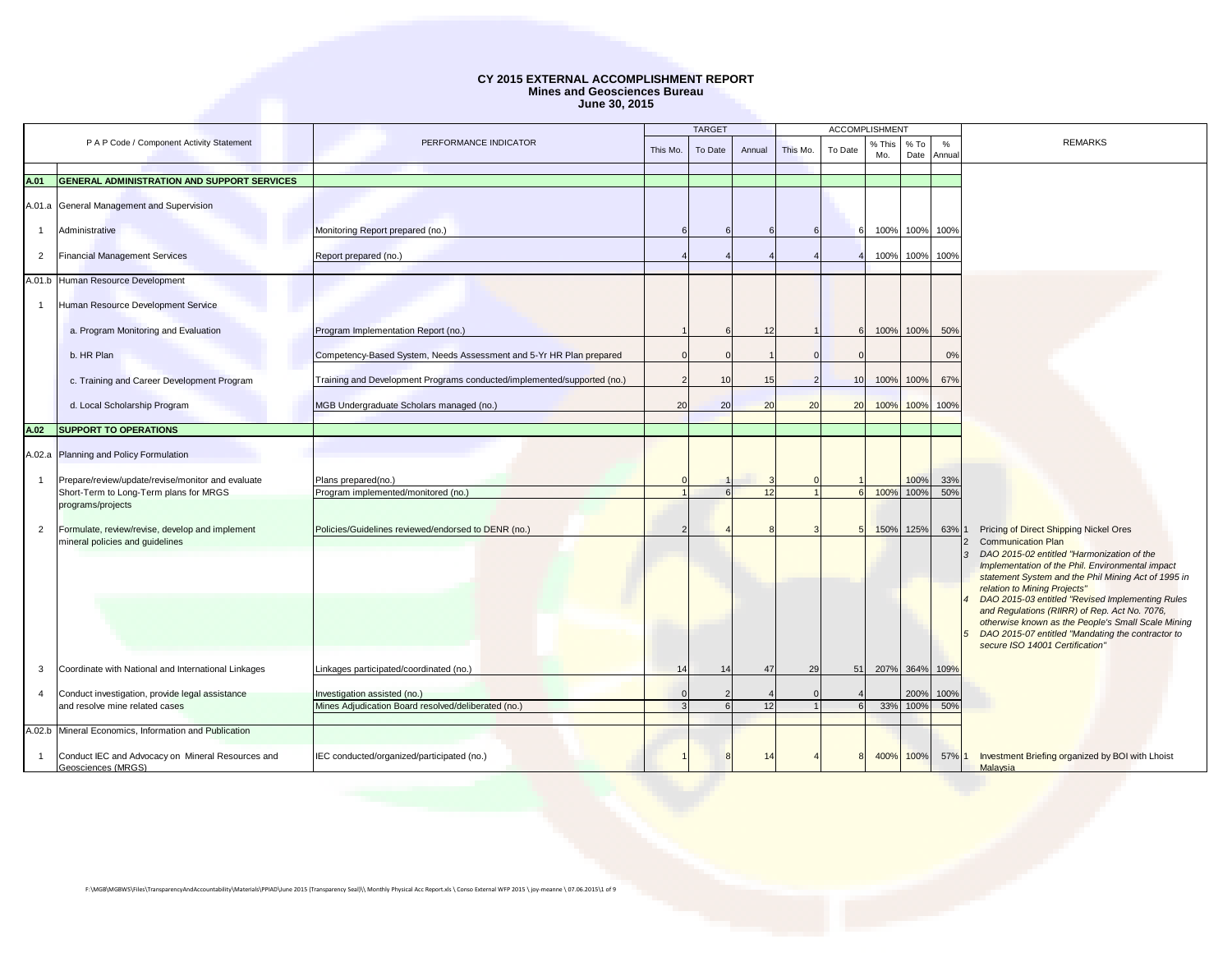|                                           |                                                               |          | <b>TARGET</b> |        |          | ACCOMPLISHMENT |               |                |            |                                                                                                                                                                                                                                                                                                                                                                                                                                                                                                                                                                                                                                                                                                                                                                                                                                                                                                                                                                                                                                                                                                                                                                                                                                                                                                                                                                                                                                                                                                                                                                                |
|-------------------------------------------|---------------------------------------------------------------|----------|---------------|--------|----------|----------------|---------------|----------------|------------|--------------------------------------------------------------------------------------------------------------------------------------------------------------------------------------------------------------------------------------------------------------------------------------------------------------------------------------------------------------------------------------------------------------------------------------------------------------------------------------------------------------------------------------------------------------------------------------------------------------------------------------------------------------------------------------------------------------------------------------------------------------------------------------------------------------------------------------------------------------------------------------------------------------------------------------------------------------------------------------------------------------------------------------------------------------------------------------------------------------------------------------------------------------------------------------------------------------------------------------------------------------------------------------------------------------------------------------------------------------------------------------------------------------------------------------------------------------------------------------------------------------------------------------------------------------------------------|
| P A P Code / Component Activity Statement | PERFORMANCE INDICATOR                                         | This Mo. | To Date       | Annual | This Mo. | To Date        | % This<br>Mo. | $%$ To<br>Date | %<br>Annua | <b>REMARKS</b>                                                                                                                                                                                                                                                                                                                                                                                                                                                                                                                                                                                                                                                                                                                                                                                                                                                                                                                                                                                                                                                                                                                                                                                                                                                                                                                                                                                                                                                                                                                                                                 |
|                                           |                                                               |          |               |        |          |                |               |                |            | 2 Launching of the 1st PH-EITI Country Report through<br>National Conference<br>BSP Consultative Meeting on Exports on Mining<br>(Presentor)<br>5th Liaison Officials' Meeting of the China-ASEAN<br>Mining Cooperation Forum<br>Phil Statistics Authority launching forum of the Country<br>report on Support to Statistics<br>ICT Technical Forum of the DOST-ICTO<br>Phil-WAVES Joint Video Conference/ Teleconference<br>on the Dev't. of Ecosystem Accounts for Southern<br>Palawan<br>PH-EITI Asia Regional Data Visualization Bootcamp                                                                                                                                                                                                                                                                                                                                                                                                                                                                                                                                                                                                                                                                                                                                                                                                                                                                                                                                                                                                                                  |
|                                           | Press releases/ conferences/ media interviews conducted (no.) |          | 36            | 72     |          | 45             |               | 117% 125%      | 63%        | MGB approves Bunawan, Kiamba exploration permits                                                                                                                                                                                                                                                                                                                                                                                                                                                                                                                                                                                                                                                                                                                                                                                                                                                                                                                                                                                                                                                                                                                                                                                                                                                                                                                                                                                                                                                                                                                               |
|                                           |                                                               |          |               |        |          |                |               |                |            | Secretary's New Year Message<br>Greenstone, Citinickel resume mining operations<br>3<br>MGB participates in PAGBA seminar<br>Zambales farmers to receive PhP 3M compensation for<br>damages<br>MGB probes use of mercury-free method for iron<br>analysis<br>MGB participates in DENR QMS orientation<br>MGB unveils landslide warning signages in Antipolo City<br>MGB accomplishes 2014 Priority Programs<br>10 Metallic Production Soars in Q3 2014<br>11 2014 Royalties from Mining generate P2.69 billion<br>12 MGB approves renewal of Ore Asia SMP<br>13 MeTD acquires laboratory autoclave for R&D projects<br>14 MGB scholar garners Most Relevant Re-Entry Project<br>Award<br>15 MGB Retirees attend retirement opportunities seminar<br>16 MGB initiates research on residual gold recovery from<br>mill tailings<br>17 MGB grants reprieve to three Zambales mines<br>18 MGB implements new CSC performance evaluation<br>system<br>19 DENR issues breakthrough regulation on Small-Scale<br>Mining<br>20 Geologists, GIS specialists hold Annual Conference<br>21 MGB to adopt DBM-prescribed budgeting scheme<br>22 Additional landslide warning signages installed in QC<br>23 DBM upgrades MGB Legal Staff to Legal Division<br>24 MGB addresses fears of illegal black sand mining<br>25 MTMD participates in PSA Phil-WAVES Project<br>validation workshop<br>26 MGB encodes actual obligations and revenue program<br>via OSBPS<br>27 Southern Negros Occidental losing 9.5 hectares of land<br>annually<br>28 MGB participates in WB mission on ecosystem |
|                                           |                                                               |          |               |        |          |                |               |                |            | 29 Jasareno advocates women's rights at MGB<br>30 723 applicants vie for MGB posts<br>31 MGB participates in CARAGA RDC Land use forum<br>32 MICC to MGB: validate applicants for mining area<br>expansion<br>33 Metallic Production Value Rises in 2014<br>34 DENR Harmonizes provisions of environment, mining<br>35 PAHRODF awards MGB employees with scholarship<br>grants                                                                                                                                                                                                                                                                                                                                                                                                                                                                                                                                                                                                                                                                                                                                                                                                                                                                                                                                                                                                                                                                                                                                                                                                 |

F:\MGB\MGBWS\Files\TransparencyAndAccountability\Materials\PPIAD\June 2015 (Transparency Seal)\\ Monthly Physical Acc Report.xls \ Conso External WFP 2015 \ joy-meanne \ 07.06.2015\2 of 9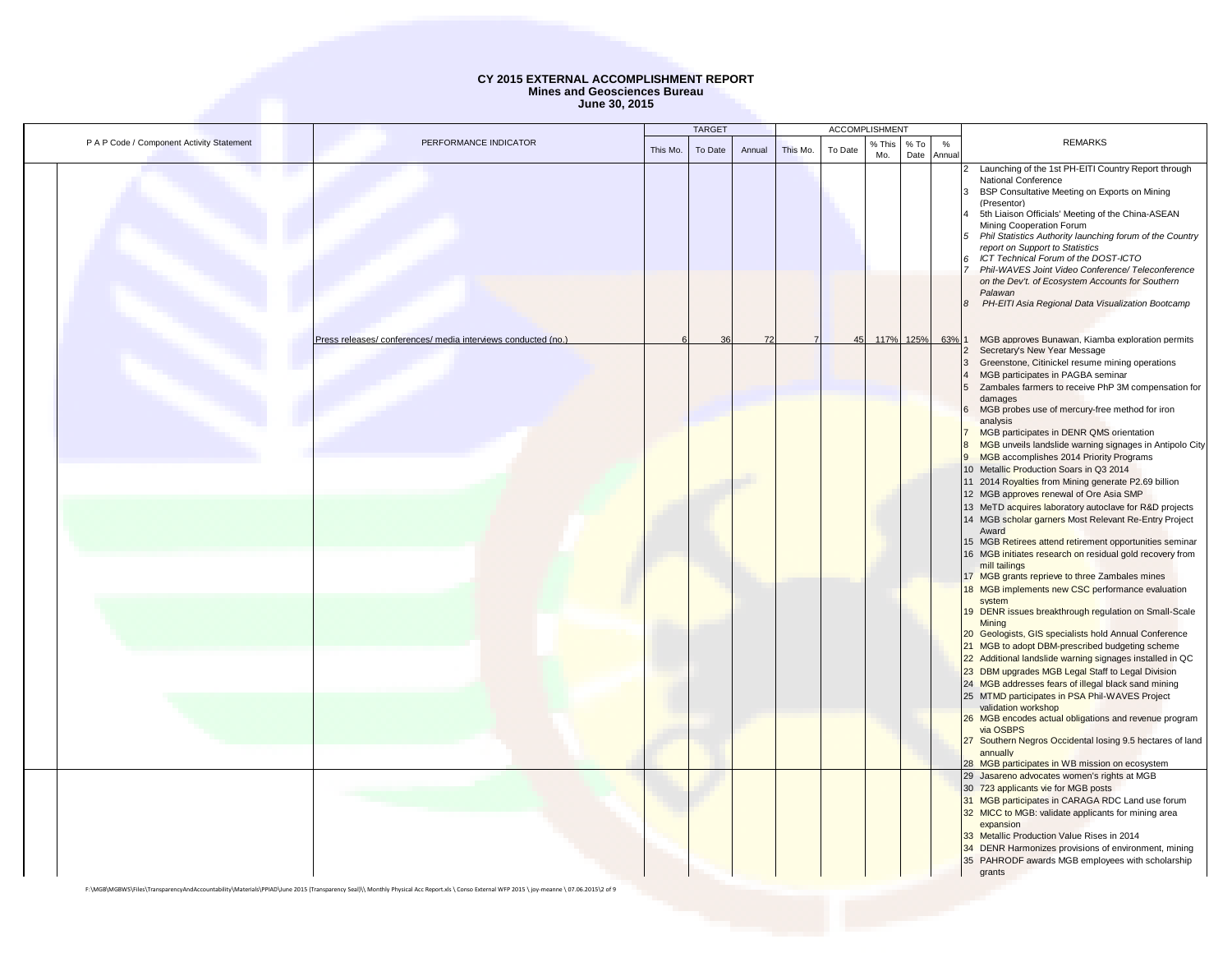|                |                                                                                     |                                                                                                                              |                | <b>TARGET</b> |             |          | <b>ACCOMPLISHMENT</b> |                                                                                                                                                                         |              |                        |                                                                                                                                                                                                                                                                                                                                                                                                                                                          |
|----------------|-------------------------------------------------------------------------------------|------------------------------------------------------------------------------------------------------------------------------|----------------|---------------|-------------|----------|-----------------------|-------------------------------------------------------------------------------------------------------------------------------------------------------------------------|--------------|------------------------|----------------------------------------------------------------------------------------------------------------------------------------------------------------------------------------------------------------------------------------------------------------------------------------------------------------------------------------------------------------------------------------------------------------------------------------------------------|
|                | P A P Code / Component Activity Statement                                           | PERFORMANCE INDICATOR                                                                                                        | This Mo.       | To Date       | Annual      | This Mo. | To Date               | % This<br>Mo.                                                                                                                                                           | % To<br>Date | %<br>Annual            | <b>REMARKS</b>                                                                                                                                                                                                                                                                                                                                                                                                                                           |
|                |                                                                                     |                                                                                                                              |                |               |             |          |                       |                                                                                                                                                                         |              |                        | 36 DENR mandates ISO certification for mining contractors<br>37 MGB prepares FY 2016 budget proposal via OSBPS<br>38 MGB collaborates with NDRRMC in disaster<br>preparedness<br>39 MGB joins Phil-WAVES training on Statistical Analysis,<br>Interpretation<br>40 MGB intensifies assistance to small-scale mineral<br>processing operators<br>41 DENR donates marble stockpile to Bulacan Province<br>42 DENR cancels Philippine Sunrise Marble's MPSA |
|                |                                                                                     | Capacity Building<br>a) for MGB Personnel                                                                                    |                | 12            | 30          |          | 14                    | 100%                                                                                                                                                                    | 117%         | 47%                    | 43 Anti-illegal Mining Fact Finding Committee get training<br>44 MGB commemorates 2015 Earth Day<br>45 MGB proposes higher budget for 2016                                                                                                                                                                                                                                                                                                               |
|                |                                                                                     | b) for Stakeholders                                                                                                          |                |               |             | 600%     | 300%                  | Consultation Workshop with the Multi-Sectoral Group<br>composed of Gov't Agencies, EITI and Isla Lipana to<br>review and make recommendations on EITI Country<br>Report |              |                        |                                                                                                                                                                                                                                                                                                                                                                                                                                                          |
|                |                                                                                     |                                                                                                                              |                |               |             |          |                       |                                                                                                                                                                         |              |                        | Discussion workshop with EITI Representatives re:<br>Clarifications on the data of EITI and Isla Lipana & Co.<br>Consultation workshop on Mineral Resource accounting<br>relative to the Phil-WAVES project to provide<br>clarification on the data of Philippine Statistics<br>Consultation Workshop on Indigenous Peoples and<br>Local Communities Concerned Areas and Territories                                                                     |
|                |                                                                                     |                                                                                                                              |                |               |             |          |                       |                                                                                                                                                                         |              |                        | UP Mining Foum 2015 entitled "Batas o Butas?: A<br>Forum about Sufficiency of the Phil. Mining Act of 1995<br>on the Country's Economy and Environment"<br>Presented the current monitoring system of<br>environmental funds and mandatory expenditures of<br>Social Development and Management Program,<br>Environmental Protection and Enhancement Program                                                                                             |
| 2              | Generate information/Publish and disseminate                                        | Statistics reports generated/monitored/validated (no.)                                                                       |                |               | 10          |          |                       |                                                                                                                                                                         | 100% 100%    | 40% 1                  | and Mine Rehabilitation Fund during the 23rd PH-EITI<br><b>Multi Stakeholder Group Meeting</b><br>1st Qtr. Mining Industry Statistics                                                                                                                                                                                                                                                                                                                    |
|                | <b>IEC</b> materials                                                                | Strategic Mineral Information Systems managed/developed/maintained (no.)                                                     | $\overline{7}$ |               |             |          |                       | 100%                                                                                                                                                                    | 100%         | 100%                   | CY 2014 Metallic Mineral Production Review<br>2nd Qtr. Mining Industry Statistics<br>1st Qtr. Mineral Production Review                                                                                                                                                                                                                                                                                                                                  |
|                |                                                                                     | Information materials generated/published/disseminated (no.)                                                                 | 500            | 3,000         | 3,208       | 510      | 3,115                 | 102%                                                                                                                                                                    | 104%         | 97%                    |                                                                                                                                                                                                                                                                                                                                                                                                                                                          |
|                | A.02.c Research and Development                                                     |                                                                                                                              |                |               |             |          |                       |                                                                                                                                                                         |              |                        |                                                                                                                                                                                                                                                                                                                                                                                                                                                          |
| $\overline{1}$ | Research Studies on Mineral Resources<br>and Geosciences (MRGS) Programs            | Research/studies conducted (no.)<br>Reports prepared (no.)<br>Terminal Reports prepared (no.)<br>Draft Policy prepared (no.) |                |               | 13<br>16    |          |                       | 88%                                                                                                                                                                     | 88%          | 54%<br>13%<br>0%<br>0% |                                                                                                                                                                                                                                                                                                                                                                                                                                                          |
| A.03           | <b>OPERATIONS</b>                                                                   |                                                                                                                              |                |               |             |          |                       |                                                                                                                                                                         |              |                        |                                                                                                                                                                                                                                                                                                                                                                                                                                                          |
|                | <b>MFO 1 : MINERAL RESOURCE DEVELOPMENT SERVICES</b>                                |                                                                                                                              |                |               |             |          |                       |                                                                                                                                                                         |              |                        |                                                                                                                                                                                                                                                                                                                                                                                                                                                          |
|                | Quantity: Number of new mineral reservation areas assessed/endorsed for declaration |                                                                                                                              |                |               | 19          |          |                       |                                                                                                                                                                         |              |                        |                                                                                                                                                                                                                                                                                                                                                                                                                                                          |
|                | Quality: Percentage of area surveyed that is idenified as a mineral reservation     |                                                                                                                              |                |               | 100%        |          |                       |                                                                                                                                                                         |              |                        |                                                                                                                                                                                                                                                                                                                                                                                                                                                          |
|                | Quality: Percentage increase in the peso value of royalty payments collected        | Quality: Percentage of stakeholders who rate the quality of MGB Mineral Reservation maps as good or better                   |                |               | 100%<br>10% |          |                       |                                                                                                                                                                         |              |                        |                                                                                                                                                                                                                                                                                                                                                                                                                                                          |
|                |                                                                                     | Timeliness: Percentage of Philippine territory surveyed (geological exploration) at least once in the last 3 years           |                |               | 0.10%       |          |                       |                                                                                                                                                                         |              |                        |                                                                                                                                                                                                                                                                                                                                                                                                                                                          |
|                |                                                                                     |                                                                                                                              |                |               |             |          |                       |                                                                                                                                                                         |              |                        |                                                                                                                                                                                                                                                                                                                                                                                                                                                          |

F:\MGB\MGBWS\Files\TransparencyAndAccountability\Materials\PPIAD\June 2015 (Transparency Seal)\\ Monthly Physical Acc Report.xls \ Conso External WFP 2015 \ joy-meanne \ 07.06.2015\3 of 9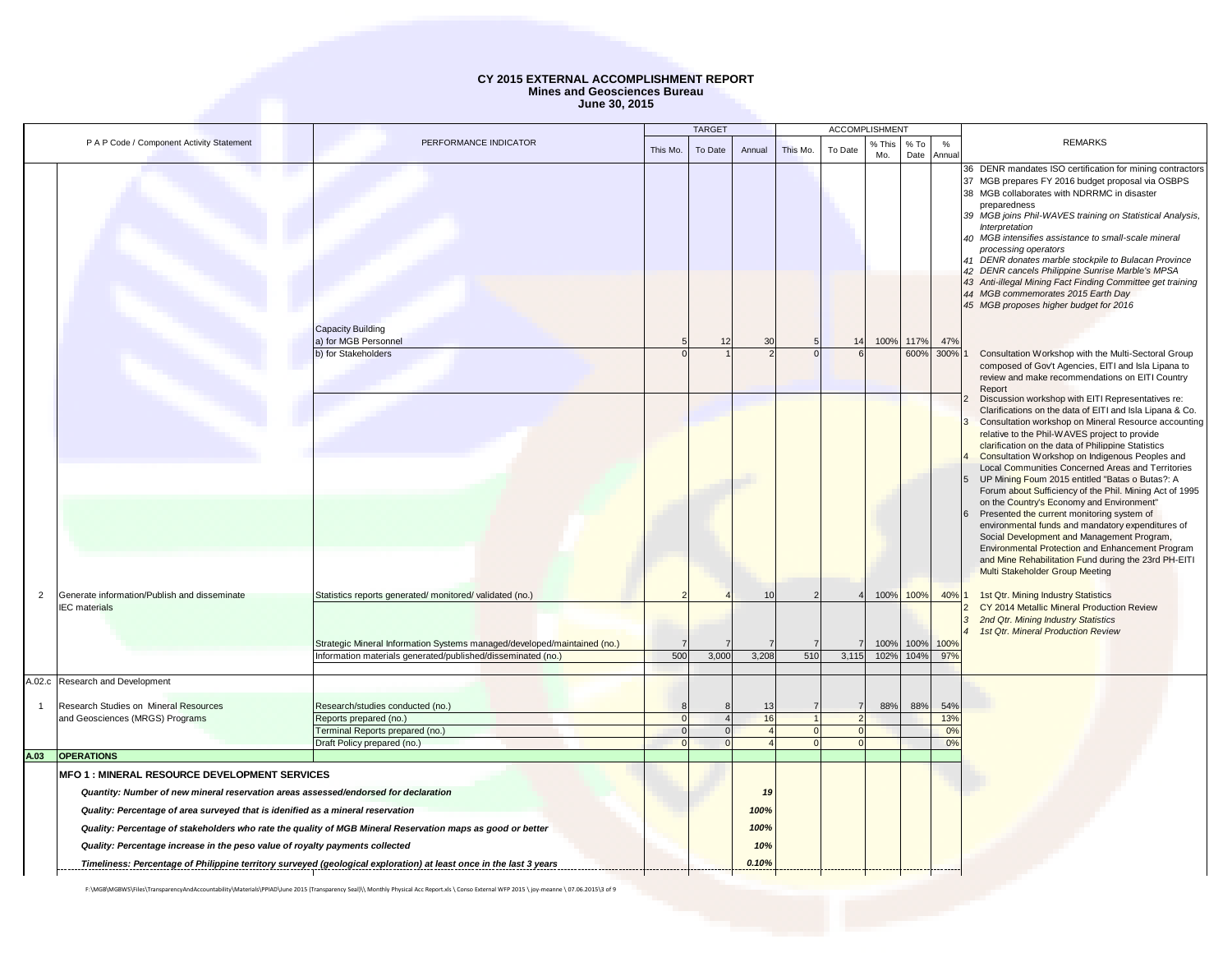|                |                                                     |                                                                       |          | <b>TARGET</b> |        |          | <b>ACCOMPLISHMENT</b> |               |                |             |                                                                       |
|----------------|-----------------------------------------------------|-----------------------------------------------------------------------|----------|---------------|--------|----------|-----------------------|---------------|----------------|-------------|-----------------------------------------------------------------------|
|                | P A P Code / Component Activity Statement           | PERFORMANCE INDICATOR                                                 | This Mo. | To Date       | Annual | This Mo. | To Date               | % This<br>Mo. | $%$ To<br>Date | %<br>Annual | <b>REMARKS</b>                                                        |
|                | A.03.a Mineral Resources Service                    |                                                                       |          |               |        |          |                       |               |                |             |                                                                       |
|                |                                                     |                                                                       |          |               |        |          |                       |               |                |             |                                                                       |
|                | Communication Plan for Minerals Development         |                                                                       |          |               |        |          |                       |               |                |             |                                                                       |
|                |                                                     |                                                                       |          |               |        |          |                       |               |                |             |                                                                       |
|                | Conduct Awareness and Advocacy on Mineral           | LGUs and other stakeholders oriented (no.)                            | 27       | 108           | 225    | 36       | 156                   | 133%          | 144%           | 69%         |                                                                       |
|                | Resources and Geosciences (MRGS)                    | Radio/TV Guestings attended (no.)                                     | 18       | 108           | 216    | 37       | 157                   | 206%          | 145%           | 73%         |                                                                       |
|                |                                                     | Press Releases/Photo Releases/Feature Stories (no.)                   | 16       | 96            | 192    | 28       | 144                   | 175%          | 150%           | 75%         |                                                                       |
|                | Generate information/Publish and disseminate        | Statistics reports generated/monitored/validated (no.)                | 94       | 371           | 675    | 106      | 373                   | 113%          | 101%           | 55%         |                                                                       |
|                | <b>IEC</b> materials                                | Website maintained (no.)                                              | 15       | 15            | 15     | 15       | 15                    | 100%          | 100%           | 100%        |                                                                       |
|                |                                                     | Information materials generated/published/disseminated (no.)          | 354      | 742           | 1,638  | 425      | 1,371                 | 120%          | 185%           | 84%         |                                                                       |
|                |                                                     |                                                                       |          |               |        |          |                       |               |                |             |                                                                       |
|                | <b>National Linkages</b>                            | LGUs/stakeholders meetings/conferences coordinated/participated (no.) | 17       | 90            | 180    | 28       | 150                   | 165%          | 167%           | 83%         |                                                                       |
|                |                                                     |                                                                       |          |               |        |          |                       |               |                |             |                                                                       |
|                | Capacity Building Program on MRGS                   | LGUs and other stakeholders trained/oriented (no.)                    | 10       | 14            | 34     |          | 27                    | 50%           | 193%           | 79%         |                                                                       |
|                |                                                     |                                                                       |          |               |        |          |                       |               |                |             |                                                                       |
| $\overline{2}$ | National Mineral Reservation Program                |                                                                       |          |               |        |          |                       |               |                |             |                                                                       |
| SAG-F          | Establishment of Mineral Reservations per EO No. 79 |                                                                       |          |               |        |          |                       |               |                |             |                                                                       |
|                | a. Establishment of New Mineral Reservations        | Area assessed/endorsed for declaration (no.)                          | 10       | 10            | 19     |          |                       |               |                |             |                                                                       |
|                |                                                     |                                                                       |          |               |        |          |                       |               |                |             |                                                                       |
|                | b. Research and Development / Special Projects      | Research/Studies conducted/developed (no.)                            |          |               |        |          |                       |               |                |             |                                                                       |
|                |                                                     |                                                                       |          |               |        |          |                       |               |                |             |                                                                       |
|                | c. Mineral Reservation Program Administration       | MGB Facilities/Equipments upgraded/maintained/enhanced (no.)          |          |               |        |          |                       |               |                |             |                                                                       |
|                |                                                     |                                                                       |          |               |        |          |                       |               |                |             |                                                                       |
| A.03.b         | Geosciences Development Service                     |                                                                       |          |               |        |          |                       |               |                |             |                                                                       |
| $\overline{1}$ | Geohazard Assessment and Mapping                    |                                                                       |          |               |        |          |                       |               |                |             |                                                                       |
|                |                                                     |                                                                       |          |               |        |          |                       |               |                |             |                                                                       |
|                | a. Vulnerability and Risk Assessment                | <b>LGUs assessed</b>                                                  |          |               |        |          |                       |               |                |             |                                                                       |
|                |                                                     | City/Municipality (no.)                                               | 10       | 20            | 35     |          | 21                    | 90%           | 105%           | 60% 1       | San Jose City, Nueva Ecija                                            |
|                |                                                     |                                                                       |          |               |        |          |                       |               |                |             | Pagadian City, Zamb. Del Sur                                          |
|                |                                                     |                                                                       |          |               |        |          |                       |               |                |             | Dipolog City, Zamb. Del Norte<br>Masbate City, Masbate                |
|                |                                                     |                                                                       |          |               |        |          |                       |               |                |             | Cauayan, Isabela                                                      |
|                |                                                     |                                                                       |          |               |        |          |                       |               |                |             | Batangas City, Batangas<br>ี                                          |
|                |                                                     |                                                                       |          |               |        |          |                       |               |                |             | Kalibo, Aklan                                                         |
|                |                                                     |                                                                       |          |               |        |          |                       |               |                |             | <b>Tagbilaran City, Bohol</b>                                         |
|                |                                                     |                                                                       |          |               |        |          |                       |               |                |             | El Salvador City, Misamis Oriental                                    |
|                |                                                     |                                                                       |          |               |        |          |                       |               |                |             | 10 Tagum City, Davao del Norte                                        |
|                |                                                     |                                                                       |          |               |        |          |                       |               |                |             | 11 Tacurong, Sultan Kudarat                                           |
|                |                                                     |                                                                       |          |               |        |          |                       |               |                |             | 12 Butuan City, Agusan del Norte                                      |
|                |                                                     |                                                                       |          |               |        |          |                       |               |                |             | 13 Davao City, Davao del Sur                                          |
|                |                                                     |                                                                       |          |               |        |          |                       |               |                |             | 14 Puerto Princesa, Palawan<br>15 General Santos City, South Cotabato |
|                |                                                     |                                                                       |          |               |        |          |                       |               |                |             | 16 Baguio City, Benguet                                               |
|                |                                                     |                                                                       |          |               |        |          |                       |               |                |             | 17 Cebu City, Cebu                                                    |
|                |                                                     |                                                                       |          |               |        |          |                       |               |                |             | 18 Banaue, Ifugao                                                     |
|                |                                                     |                                                                       |          |               |        |          |                       |               |                |             | 19 Laoag City, Ilocos Norte                                           |
|                |                                                     |                                                                       |          |               |        |          |                       |               |                |             | 20 Calapan City, Oriental Mindoro                                     |
|                |                                                     |                                                                       |          |               |        |          |                       |               |                |             | 21 Ormoc City, Leyte                                                  |
|                |                                                     |                                                                       |          |               |        |          |                       |               |                |             |                                                                       |
|                | b. Updating of 1:10,000 scale Geohazards Maps       | LGUs assessed                                                         |          |               |        |          |                       |               |                |             |                                                                       |
|                | (as a result of changes due to natural calamities)  | City/Municipality (no.)                                               |          | 20            | 20     |          | 20                    | 71%           |                | 100% 100%   | Iligan City, Lanao del Norte                                          |
|                |                                                     |                                                                       |          |               |        |          |                       |               |                |             | San Jose City, Nueva Ecija<br>Los Baños, Laguna                       |
|                |                                                     |                                                                       |          |               |        |          |                       |               |                |             | Laoag City, Ilocos Norte                                              |
|                |                                                     |                                                                       |          |               |        |          |                       |               |                |             |                                                                       |

F:\MGB\MGBWS\Files\TransparencyAndAccountability\Materials\PPIAD\June 2015 (Transparency Seal)\\ Monthly Physical Acc Report.xls \ Conso External WFP 2015 \ joy-meanne \ 07.06.2015\4 of 9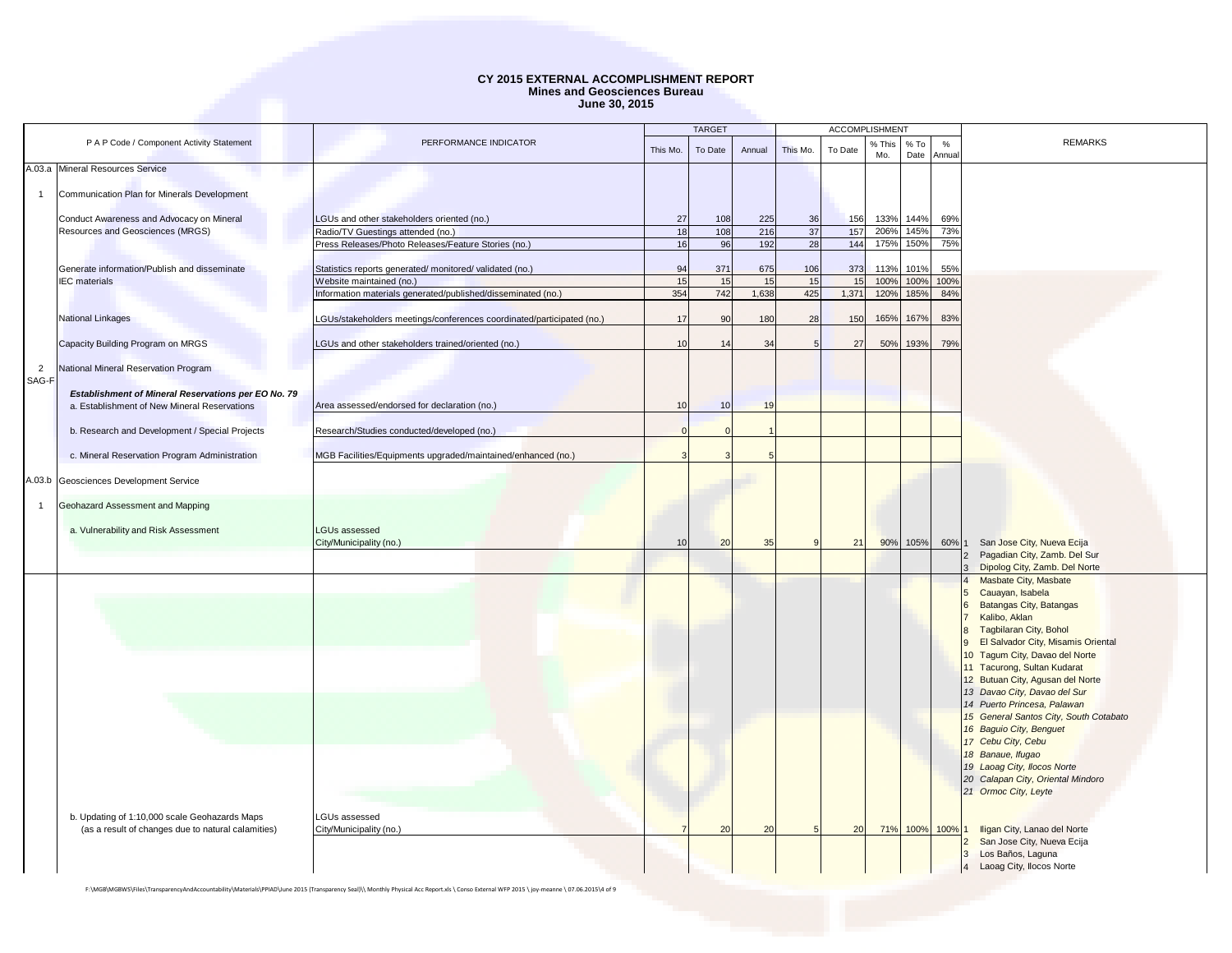|                                                                        |                                           |                                                                          |          | <b>TARGET</b> |               |              | ACCOMPLISHMENT |               |                        |             |                                                                                                                                                                                                                                                                                                                                                                                                                                                                               |  |
|------------------------------------------------------------------------|-------------------------------------------|--------------------------------------------------------------------------|----------|---------------|---------------|--------------|----------------|---------------|------------------------|-------------|-------------------------------------------------------------------------------------------------------------------------------------------------------------------------------------------------------------------------------------------------------------------------------------------------------------------------------------------------------------------------------------------------------------------------------------------------------------------------------|--|
|                                                                        | P A P Code / Component Activity Statement | PERFORMANCE INDICATOR                                                    | This Mo. | To Date       | Annual        | This Mo.     | To Date        | % This<br>Mo. | $%$ To<br>Date         | %<br>Annual | <b>REMARKS</b>                                                                                                                                                                                                                                                                                                                                                                                                                                                                |  |
|                                                                        |                                           |                                                                          |          |               |               |              |                |               |                        |             | San Remigio, Antique<br>5<br>Lambunao, Iloilo<br>6<br>Davao City, Davao<br>Cauayan, Isabela<br>8<br>Batangas City, Batangas<br>9<br>10 Kalibo, Aklan<br>11 Tagbilaran City, Bohol<br>12 Pagadian City, Zamb. Del Sur<br>13 Mati City, Davao Oriental<br>14 Tacurong, Sultan Kudarat<br>15 Butuan City, Agusan del Norte<br>16 Ormoc City, Leyte<br>17 Banaue, Ifuqao<br>18 Calapan City, Oriental Mindoro<br>19 Naga City, Camarines Sur<br>20 Catbalogan City, Western Samar |  |
| c. Conduct of IEC to LGUs                                              | (IEC Campaign on Geohazard and VRA Maps)  | Consultation/Workshops for Barangay Captains & Officials conducted (no.) | 1,549    | 2,752         | 5,802         | 2,696        | 3,628          |               | 174% 132%              | 63%         |                                                                                                                                                                                                                                                                                                                                                                                                                                                                               |  |
| d. Detailed Sub-surface Assessment                                     |                                           | <b>LGUs assessed</b><br>City/Municipality (no.)                          |          | 10            | 15            |              | 10             |               | 80% 100%               | 67% 1       | Baguio City, Benguet<br>Samal Island, Davao del Norte<br>Lapulapu City, Cebu<br>3<br>Kabankalan City, Negros Occidental<br>Panglao, Bohol                                                                                                                                                                                                                                                                                                                                     |  |
| Coastal Geohazard and Impact of Climate Change                         |                                           | LGUs assessed<br>City/Municipality (no.)                                 | 25       | 74            | 166           |              | 15             | 16%           | 20%                    | 9%          | Baclayon, Bohol<br><b>6</b><br>Sierra Bullones, Bohol<br>Guindulman, Bohol<br>$\overline{\mathcal{B}}$<br>$\overline{g}$<br>Sta. Fe, Cebu<br>10 Davao City, Davao del Sur<br>Aparri, Cagayan<br>Tagum City, Davao del Norte<br>$\overline{2}$<br>Samboan, Cebu<br>$\overline{3}$                                                                                                                                                                                              |  |
|                                                                        |                                           |                                                                          |          |               |               |              |                |               |                        |             | Dapa, Surigao del Norte<br>General Luna, Surigao del Norte<br>5<br>Mambajao, Camiguin<br>6<br>Mahinog, Camiguin<br>Catarman, Camiguin<br>$\overline{8}$<br>Guinsiliban, Camiguin<br>$\overline{9}$<br>10 Sagay, Camiguin<br>11 El Salvador, Misamis Oriental<br>12 Maconacon, Isabela<br>13 Divilacan, Isabela<br>14 Sta. Fe, Cebu<br>15 Bantayan, Cebu                                                                                                                       |  |
| Geologic Mapping<br>$\overline{2}$                                     |                                           |                                                                          |          |               |               |              |                |               |                        |             |                                                                                                                                                                                                                                                                                                                                                                                                                                                                               |  |
| Geologic Quadrangle Mapping and Surveys                                |                                           | Area surveyed (ha.)                                                      |          |               | 30,000        |              |                |               |                        | 0%          |                                                                                                                                                                                                                                                                                                                                                                                                                                                                               |  |
| Laboratory Services<br>$\mathbf{3}$<br>Groundwater Resource Assessment |                                           | Determinations Made (no.)<br>LGUs assessed<br>a) City/Municipality (no.) | 74,226   | 417,246<br>36 | 834,582<br>58 | 83,889<br>10 | 438,826<br>37  |               | 113% 105%<br>143% 103% | 53%<br>64%  | Gerona, Tarlac<br>Tarlac, Tarlac<br>$\overline{2}$                                                                                                                                                                                                                                                                                                                                                                                                                            |  |

F:\MGB\MGBWS\Files\TransparencyAndAccountability\Materials\PPIAD\June 2015 (Transparency Seal)\\ Monthly Physical Acc Report.xls \ Conso External WFP 2015 \ joy-meanne \ 07.06.2015\5 of 9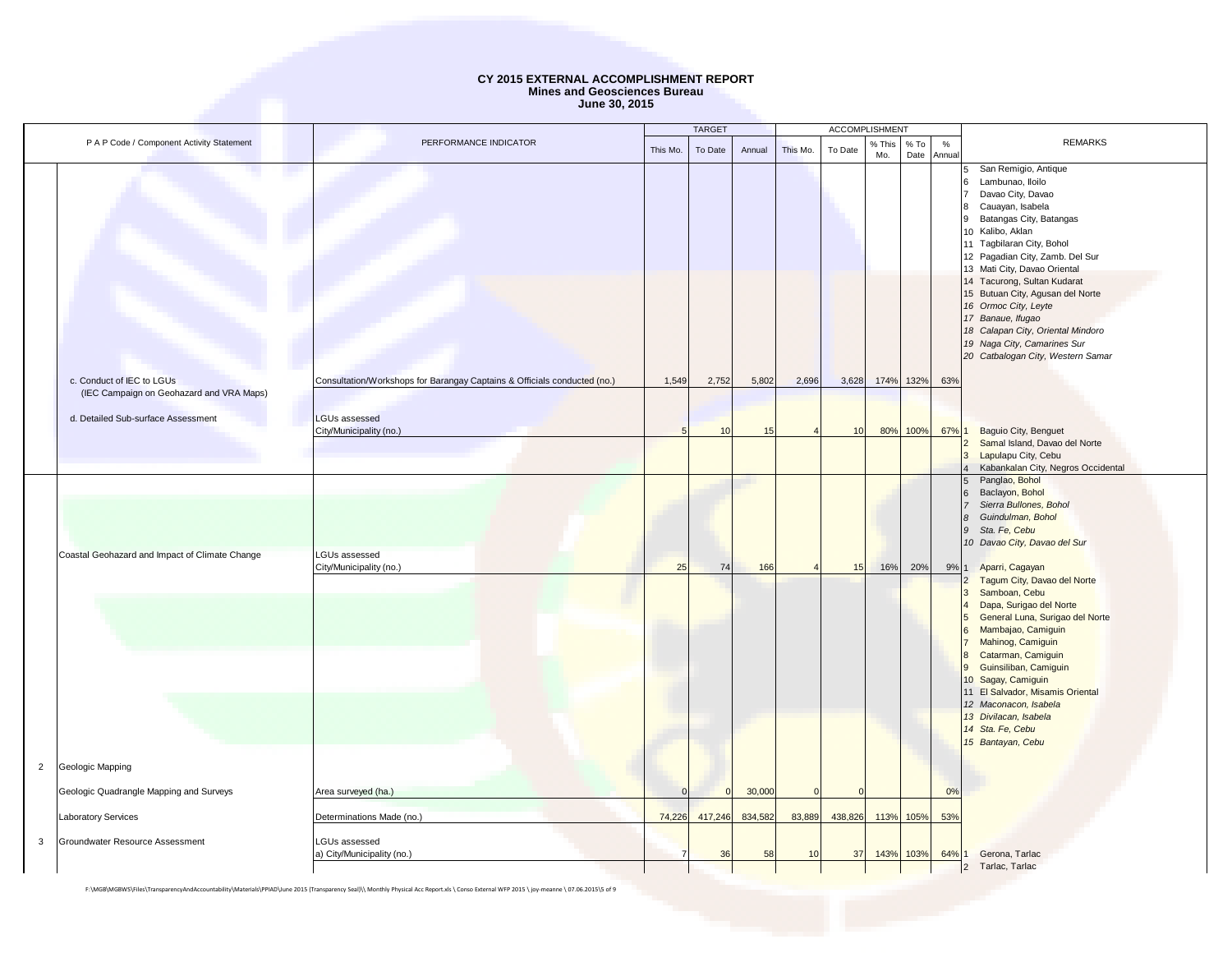|                |                                                                                                                                                                                                      |                                                                                                                                                                                                                                         |            | <b>TARGET</b> |              |            | <b>ACCOMPLISHMENT</b> |                      |                      |                     |                                                                                                                                                                                                                                                                                                                                                                                                                                                                                             |
|----------------|------------------------------------------------------------------------------------------------------------------------------------------------------------------------------------------------------|-----------------------------------------------------------------------------------------------------------------------------------------------------------------------------------------------------------------------------------------|------------|---------------|--------------|------------|-----------------------|----------------------|----------------------|---------------------|---------------------------------------------------------------------------------------------------------------------------------------------------------------------------------------------------------------------------------------------------------------------------------------------------------------------------------------------------------------------------------------------------------------------------------------------------------------------------------------------|
|                | P A P Code / Component Activity Statement                                                                                                                                                            | PERFORMANCE INDICATOR                                                                                                                                                                                                                   | This Mo.   | To Date       | Annual       | This Mo.   | To Date               | % This<br>Mo.        | $%$ To               | $\%$<br>Date Annual | <b>REMARKS</b>                                                                                                                                                                                                                                                                                                                                                                                                                                                                              |
|                |                                                                                                                                                                                                      |                                                                                                                                                                                                                                         |            |               |              |            |                       |                      |                      |                     | Paniqui, Tarlac<br>Moncada, Tarlac<br>San Manuel, Tarlac<br>Pura, Tarlac<br>6<br>Ramos, Tarlac<br>Victoria, Tarlac<br>R<br>La Paz, Tarlac<br>9<br>10 Dimasalang, Masbate<br>11 Palanas, Masbate<br>12 Kabalasan, Zamboanga Sibugay<br>13 Tuao, Cagayan<br>14 Abulug, Cagayan<br>15 Anao, Tarlac<br>16 Sta. Ignacia, Tarlac                                                                                                                                                                  |
|                |                                                                                                                                                                                                      |                                                                                                                                                                                                                                         |            |               |              |            |                       |                      |                      |                     | 17 San Clemente, Tarlac<br>18 Capas, Tarlac<br>19 Camiling, Tarlac                                                                                                                                                                                                                                                                                                                                                                                                                          |
|                |                                                                                                                                                                                                      | b) Province (no.)                                                                                                                                                                                                                       |            |               |              |            |                       |                      | 0% 100%              | 50%                 | 20 Lemery, Batangas<br>21 Naujan, Oriental Mindoro<br>22 Victoria, Oriental Mindoro<br>23 Baganga, Davao Oriental<br>24 Boston, Davao Oriental<br>25 Mayantoc, Tarlac<br>26 San Jose, Tarlac<br>27 Kalibo, Aklan<br>28 Tabon-tabon, Leyte<br>29 Baybay, Leyte<br>30 Nasugbu, Batangas<br>31 Cabagan, Isabela<br>32 Bamban, Tarlac<br>33 Concepcion, Tarlac<br>34 Siquijor, Siquijor<br>35 Cateel, Davao Oriental<br>36 Tacurong, Sultan Kudarat<br>37 Jabonga, Agusan del Norte<br>Zambales |
|                | <b>MFO 2 : MINING REGULATION SERVICES</b>                                                                                                                                                            |                                                                                                                                                                                                                                         |            |               |              |            |                       |                      |                      |                     | <b>Oriental Mindoro</b>                                                                                                                                                                                                                                                                                                                                                                                                                                                                     |
|                | A.03.c Mineral Lands Administration                                                                                                                                                                  |                                                                                                                                                                                                                                         |            |               |              |            |                       |                      |                      |                     |                                                                                                                                                                                                                                                                                                                                                                                                                                                                                             |
|                | PI 1 Permit Issuance<br>Quantity: Number of mining permits/contracts issued and agreements endorsed for approval<br>Timeliness: Percentage of agreements entered into within 4 months from tendering |                                                                                                                                                                                                                                         |            |               | 3,507<br>90% |            |                       |                      |                      |                     |                                                                                                                                                                                                                                                                                                                                                                                                                                                                                             |
| $\overline{1}$ | Mineral Investment Promotion Program                                                                                                                                                                 |                                                                                                                                                                                                                                         |            |               |              |            |                       |                      |                      |                     |                                                                                                                                                                                                                                                                                                                                                                                                                                                                                             |
|                | Issuance of mining contracts/permits including areas<br>within mineral reservations and other related permits                                                                                        | Issued/endorsed mining rights/contracts/permits (no.)<br>a) Agreements/contracts/permits (FTAA/MPSA/EP/ISAGP/SSMP/MPP/MOEP)<br>b) Other mining related permits<br>Declaration of Mining Project Feasibility endorsed for Approval (no.) | 110<br>295 | 420<br>1,349  | 846<br>2,661 | 169<br>329 | 787<br>1,784          | 154%<br>112%<br>100% | 187%<br>132%<br>100% | 93%<br>67%<br>67%   | DMPF of Magellan Consolidated Mines and Dev't. Corp.                                                                                                                                                                                                                                                                                                                                                                                                                                        |
|                |                                                                                                                                                                                                      |                                                                                                                                                                                                                                         |            |               |              |            |                       |                      |                      |                     | (EP No. 011-2010-V)<br>DMPF of SR Metals, Inc. (MPSA No. 261-2008-XIII)<br>DMPF of Silangan Mindanao Mining Corp. (MPSA No.<br>149-99)                                                                                                                                                                                                                                                                                                                                                      |

F:\MGB\MGBWS\Files\TransparencyAndAccountability\Materials\PPIAD\June 2015 (Transparency Seal)\\ Monthly Physical Acc Report.xls \ Conso External WFP 2015 \ joy-meanne \ 07.06.2015\6 of 9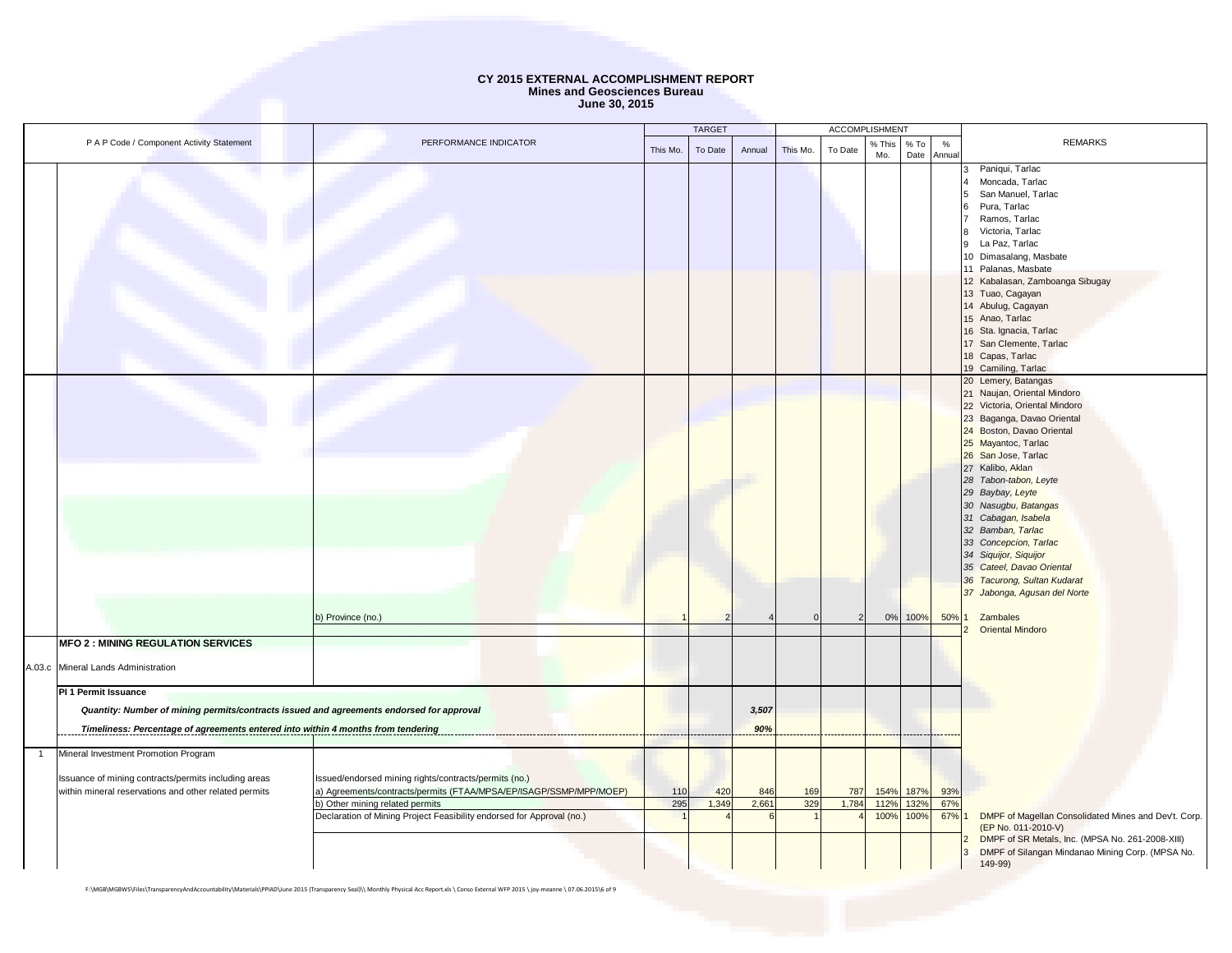|                                                      |                                                                  | <b>TARGET</b> |         | <b>ACCOMPLISHMENT</b> |          |         |             |          |             |                                                      |
|------------------------------------------------------|------------------------------------------------------------------|---------------|---------|-----------------------|----------|---------|-------------|----------|-------------|------------------------------------------------------|
| P A P Code / Component Activity Statement            | PERFORMANCE INDICATOR                                            | This Mo.      | To Date |                       | This Mo. | To Date | % This % To |          | $\%$        | <b>REMARKS</b>                                       |
|                                                      |                                                                  |               |         | Annual                |          |         | Mo.         |          | Date Annual |                                                      |
|                                                      |                                                                  |               |         |                       |          |         |             |          |             | DMPF of TVI Resource Dev't. Phils. (WPSA No. 086-97- |
|                                                      |                                                                  |               |         |                       |          |         |             |          |             | IX.                                                  |
|                                                      |                                                                  |               |         |                       |          |         |             |          |             |                                                      |
| Measures to improve Small-Scale Mining per EO No. 79 |                                                                  |               |         |                       |          |         |             |          |             |                                                      |
| Development of Small-scale Mining                    | P/CMRB operationalized/reconstituted (no)                        |               | 80      | 85                    | 38       | 82      |             | 93% 103% | 96%         |                                                      |
|                                                      | Declaration of Minahang Bayan (Proposed MB sites endorsed) (no.) |               |         |                       |          |         |             |          | 20%         | Cauyunan, Opol, Misamis Oriental                     |
|                                                      |                                                                  |               |         |                       |          |         |             |          |             | Aroroy, Masbate                                      |
|                                                      |                                                                  |               |         |                       |          |         |             |          |             | San Ricardo, Southern Leyte                          |
|                                                      |                                                                  |               |         |                       |          |         |             |          |             |                                                      |

F:\MGB\MGBWS\Files\TransparencyAndAccountability\Materials\PPIAD\June 2015 (Transparency Seal)\\ Monthly Physical Acc Report.xls \ Conso External WFP 2015 \ joy-meanne \ 07.06.2015\7 of 9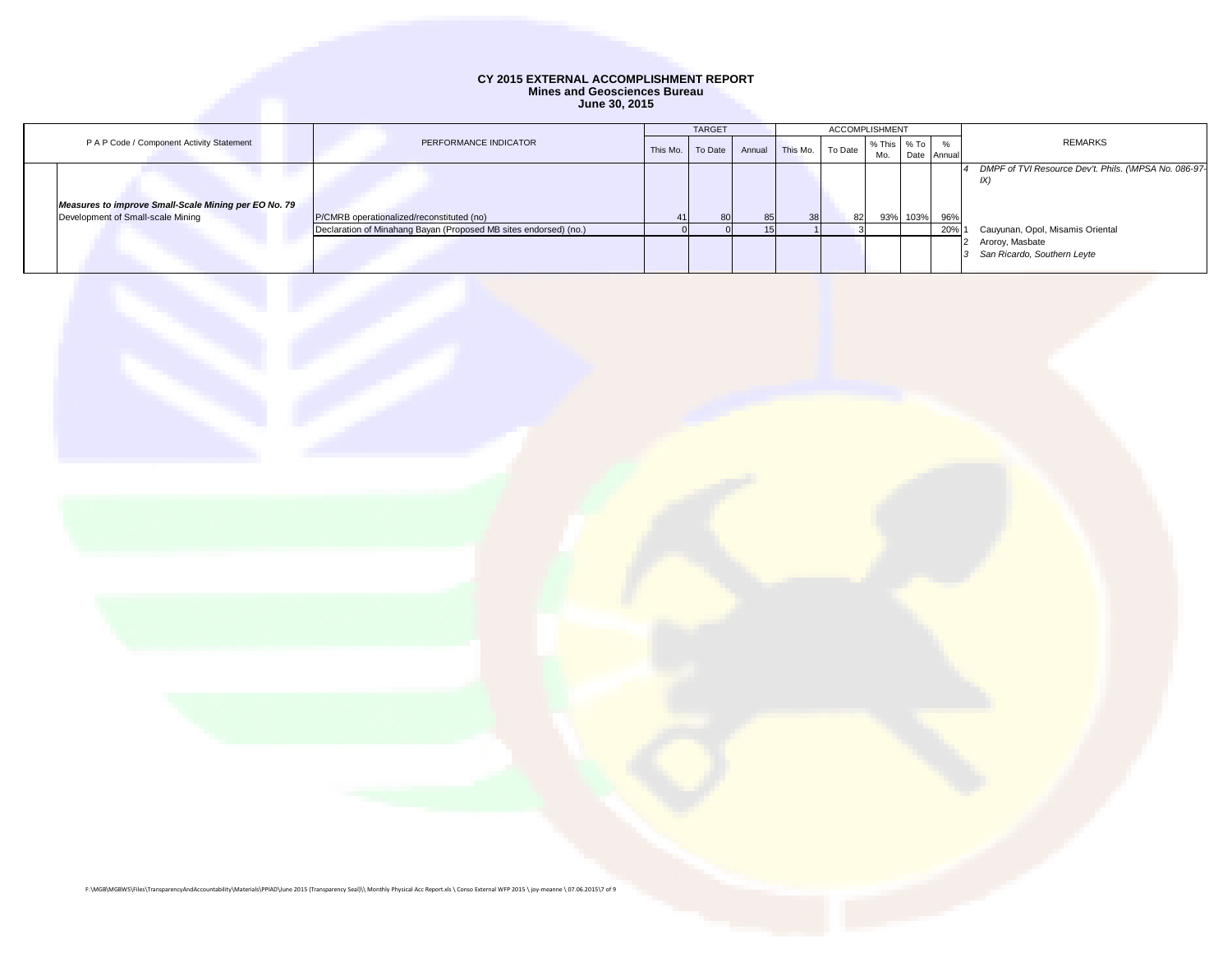|                        |                                                                                                                          |                                                                          |          | <b>TARGET</b> |        |          | <b>ACCOMPLISHMENT</b> |               |                |                |                                                                    |
|------------------------|--------------------------------------------------------------------------------------------------------------------------|--------------------------------------------------------------------------|----------|---------------|--------|----------|-----------------------|---------------|----------------|----------------|--------------------------------------------------------------------|
|                        | P A P Code / Component Activity Statement                                                                                | PERFORMANCE INDICATOR                                                    | This Mo. | To Date       | Annual | This Mo. | To Date               | % This<br>Mo. | % To<br>Date   | %<br>Annua     | <b>REMARKS</b>                                                     |
|                        |                                                                                                                          | Inventory (no.)                                                          |          | 35            | 73     |          | 35                    | 257%          | 100%           | 48%            |                                                                    |
|                        |                                                                                                                          | Technical Assistance (SSMiners/LGUs trained) (no.)                       |          | $\alpha$      | 27     |          | 14                    | 0%            | 156%           | 52%            |                                                                    |
| <b>PI 2 Monitoring</b> |                                                                                                                          |                                                                          |          |               |        |          |                       |               |                |                |                                                                    |
|                        | Quantity: Number of sites and facilites monitored and/or inspected with reports issued                                   |                                                                          |          |               | 1,067  |          |                       |               |                |                |                                                                    |
|                        |                                                                                                                          |                                                                          |          |               |        |          |                       |               |                |                |                                                                    |
|                        | Quality: Percentage of agreements with 1 or more violations over the last 3 years                                        |                                                                          |          |               | 10%    |          |                       |               |                |                |                                                                    |
|                        | Timeliness: Percentage of sites that have been inspected more than twice in the last 2 years                             |                                                                          |          |               | 100%   |          |                       |               |                |                |                                                                    |
| $\overline{2}$         | Mining Industry Development Program                                                                                      |                                                                          |          |               |        |          |                       |               |                |                |                                                                    |
|                        | Monitor/audit of approved mining contracts/ permits including                                                            | Permit areas/projects monitored (no.)                                    |          |               |        |          |                       |               |                |                |                                                                    |
|                        | areas within mineral reservations as to compliance to the<br>implementation of approved Work Program and Safety, Health, | a) Work Program                                                          | 78       | 322           | 550    | 62       | 324                   |               | 79% 101%       | 59%            |                                                                    |
|                        | <b>Environment and Social Programs</b>                                                                                   |                                                                          |          |               |        |          |                       |               |                |                |                                                                    |
|                        | <b>Full Enforcement of Environmental Standards in Mining</b>                                                             | b) Safety, Health, Environment and Social Programs                       | 53       | 321           | 517    | 49       | 372                   |               | 92% 116%       | 72%            |                                                                    |
|                        | Operations pursuant to EO No. 79                                                                                         |                                                                          |          |               |        |          |                       |               |                |                |                                                                    |
|                        |                                                                                                                          | Permit areas/projects audited (no.)<br>a) Work Program                   |          | 13            | 50     |          |                       |               | 108%           | 28%            |                                                                    |
|                        | <b>Full Enforcement of Environmental Standards in Mining</b>                                                             | b) Safety, Health, Environment and Social Programs                       |          | 17            | 20     |          |                       | 40%           | 47%            | 40%            |                                                                    |
|                        | Operations pursuant to EO No. 79                                                                                         |                                                                          |          |               |        |          |                       |               |                |                |                                                                    |
|                        |                                                                                                                          | Multi-Partite Monitoring Team (MMT) operationalized (no.)                | 182      | 182           | 182    | 33       | 183                   |               | 18% 101% 101%  |                |                                                                    |
|                        | Mine Rehabilitation Program                                                                                              |                                                                          |          |               |        |          |                       |               |                |                |                                                                    |
|                        |                                                                                                                          |                                                                          |          |               |        |          |                       |               |                |                |                                                                    |
|                        | a. Bagacay Mine area                                                                                                     | Reforestation of Peripheral site conducted (ha.)                         | 70       | 70            | 70     | 70       | 70                    |               | 100% 100% 100% |                |                                                                    |
|                        |                                                                                                                          | (establishment, care and maintenance of area)                            |          |               |        |          |                       |               |                |                |                                                                    |
|                        |                                                                                                                          | Engineering Mitigating Measures implemented (no.)                        |          |               |        |          |                       |               |                | 0 <sup>9</sup> |                                                                    |
|                        |                                                                                                                          | (Limestone Rock Dam enhancement, diversion channel/pipeline              |          |               |        |          |                       |               |                |                |                                                                    |
|                        |                                                                                                                          | construction, Slope stabilization, etc.)                                 |          |               |        |          |                       |               |                |                |                                                                    |
|                        |                                                                                                                          | Revegetation/Reforestation of Bagacay Mine Area conducted (ha.)          |          |               | 25     |          |                       |               |                | 0%             |                                                                    |
|                        |                                                                                                                          |                                                                          |          |               |        |          |                       |               |                |                |                                                                    |
|                        | b. Other Abandoned/Inactive/Closed Mines                                                                                 | Reconnaissance Survey of Abandoned/Inactive Closed Mine Sites (no.)      |          |               |        |          |                       | 0%            | 100%           | 40%            | South Seas Natural Res., Inc. - Mabuhay Mine, Surigao<br>del Norte |
|                        |                                                                                                                          |                                                                          |          |               |        |          |                       |               |                |                | Manila Mining Corporation located at Placer, Surigao               |
|                        |                                                                                                                          | Risk Assessment of Abandoned/inactive mining areas/sites conducted (no.) |          | $\Omega$      |        |          |                       |               |                | 0%             | del Norte                                                          |
|                        |                                                                                                                          | (Mine Environmental Management Plan prepared)                            |          |               |        |          |                       |               |                |                |                                                                    |
|                        |                                                                                                                          |                                                                          |          |               |        |          |                       |               |                |                |                                                                    |
|                        |                                                                                                                          | Implementation of Mine Environmental Management Plan (no.)               |          |               |        |          |                       |               | 100%           | 67%            | Black Mountain, Inc.<br>$\mathcal{P}$                              |
|                        |                                                                                                                          |                                                                          |          |               |        |          |                       |               |                |                | <b>Palawan Quicksilver Mines</b>                                   |
| c. Marcopper           |                                                                                                                          | Mine Environmental Mgt. Plan prepared/implemented/monitored (no.)        |          |               |        |          |                       |               | 100% 100% 100% |                |                                                                    |
|                        |                                                                                                                          |                                                                          |          |               |        |          |                       |               |                |                |                                                                    |